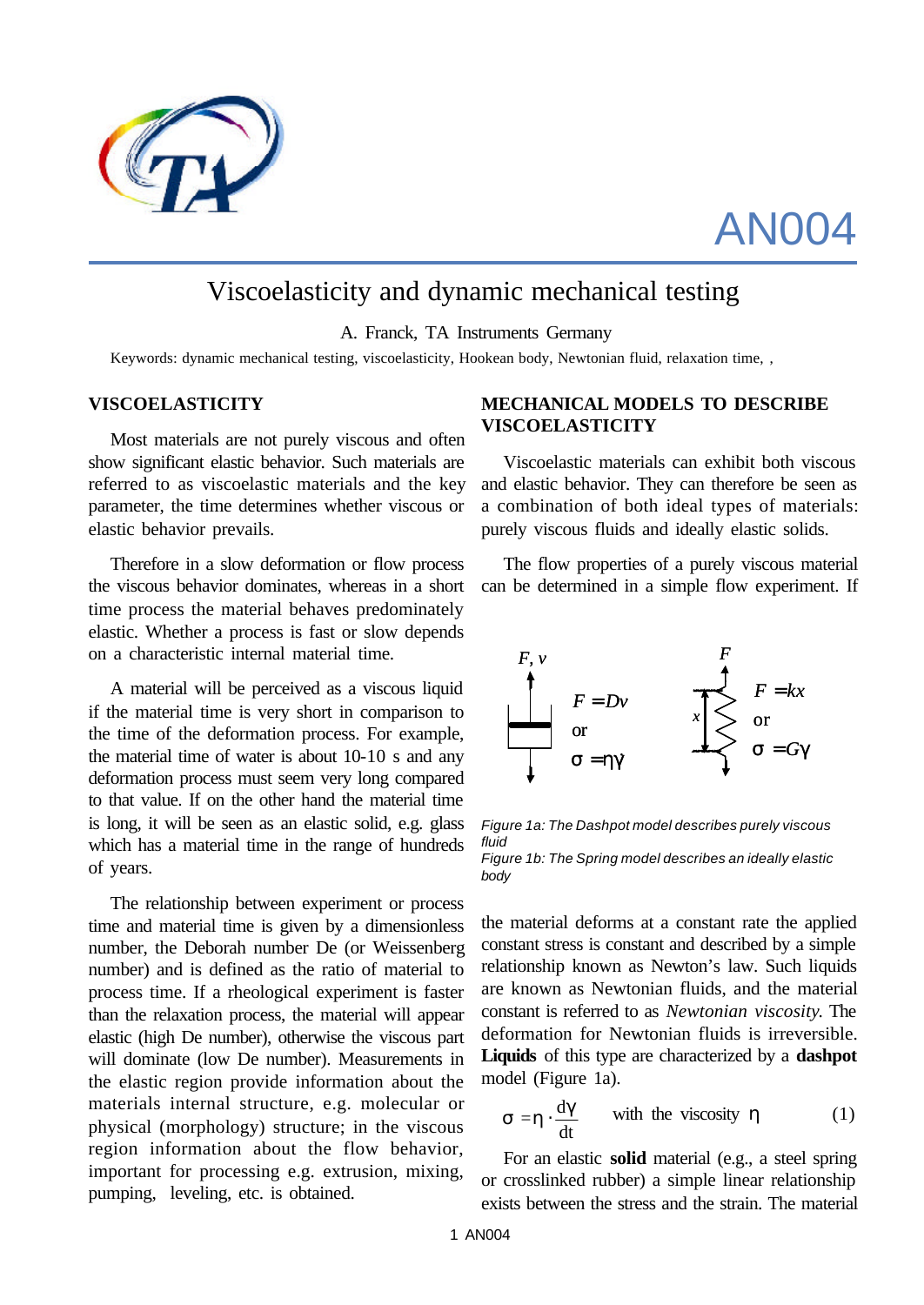deforms instantaneously when subjected to a sudden stress and the strain will remain constant until the stress is removed*.* There is no loss of energy and the solid will return to its original shape (the deformation is fully reversible).The material constant is the *modulus* of the material. The equation relating the stress and the strain is known as Hooke's law. Materials of this type are repre-sented by a **spring** (Figure 1b).

$$
s = G \cdot g \quad \text{with the search modulus } G \tag{2}
$$

The Newtonian and Hookean laws represent two extremes. Most materials however show some characteristics of both elastic and viscous behavior and can be described by combining spring(s) and dashpot(s) parallel or in series. These mechanical models do not represent the actual structure of a material but provide a physical framework to describe the general behavior of viscoelastic fluids. The simplest models are the Maxwell and the Kelvin model.

The **Maxwell model** is a spring and dashpot assembled in series (figure 2). In this model, the applied stress is the same for each element, the strain is additive. If a constant strain (relaxation experiment) is applied to this model, the stress increases instantly to a maximum value determined by the elastic modulus of the spring and then relaxes exponentially to zero. How fast the stress relaxes is given by the relaxation time  $t = G/h$ .

$$
\begin{array}{c}\n\begin{array}{c}\n\text{strain} & g = g_s + g_d = \frac{S}{G} + \int \frac{S}{h} dt \\
\text{stress } \sigma = \sigma_s = \sigma_d\n\end{array}\n\end{array}
$$
\nshear rate

\n
$$
g = \frac{S}{G} + \frac{S}{h}
$$

*Figure 2: The Maxwell model combines the spring and dashpot in series*

The **Kelvin Model** consists of a spring and dashpot in parallel (figure 3). The strain for this model is the same for both elements whereas the stress is additive. If a constant stress is applied (retardation or creep experiment), the dashpot will initially take the entire load and the model deforms at maximum rate. As the deformation increases, the spring contribution to the total stress increases and the deformation rate exponentially slows down to zero (deformation reaches its maximum value). At this point the spring supports the total stress applied to the model. How fast the deformation reaches the maximum is given by the retardation time  $\tau = G/\eta$ .



*Figure 3: The Kelvin model combines a spring and dashpot in parellel*

#### **DYNAMIC MECHANICAL TESTING**

In an oscillatory measurement the material is subjected to a sinusoidal stress or strain and the strain or stress response is measured (figure 4). The dynamic mechanical analysis (DMA) analyzes both elastic and viscous material response simultaneously. In this type of experiment, a motor is used to either apply a sinusoidal strain or stress to a material (in tension, bending, or shear) and the resulting stress is measured with a force transducer or the resulting strain is measured with a position sensor.

The rheological material behavior can be measured as a function of time, temperature, strain or stress amplitude and frequency. The results



*Figure 4: Stress and Strain signals during an oscillation experiment*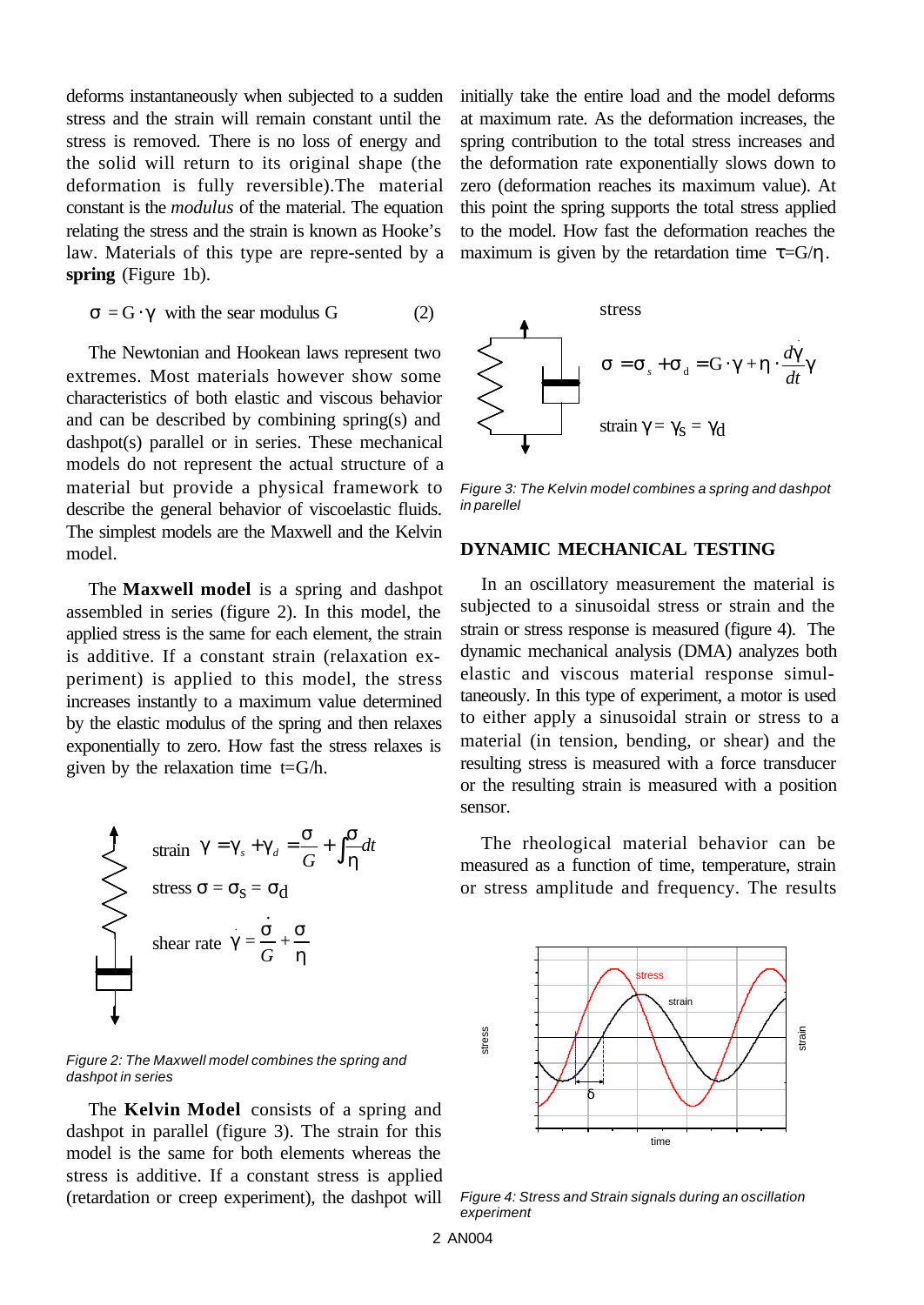obtained provide information about the sample structural properties such as MW, MWD, concentration, crosslinking density for polymers or particle/domain size, shape, interface properties, etc. for multiphase fluids. This information is important in product development (formulation) to predict product performance and processing behavior of new or modified materials.

The general rheological behavior in an oscillation experiment can be described with the Maxwell model. At the application of a sinusoidal stress, the spring will expand instantaneously. The dashpot however retards the deformation of the overall system. Therefore, a phase shift d between strain and stress is found as shown in the figure 4

The phase shift would be zero for an elastic material, as the spring follows the stress directly. If the material consisted of a dashpot only, the stress follows the strain rate directly and the phase shift becomes 90o for the strain. For a viscoelastic material the phase shift for the strain is between 0 and 90o.

The phase shift d is a measure of the amount of elasticity present in a sample. A material is equally elastic and viscous if the phase shift is  $45^{\circ}$  or tan $\delta=1$ . The frequency of this event is characteristic for a material and therefore an ideal description of the material time  $(\tau_{\text{net}}=1/(\omega(\tan\delta=1)).$ 

A series of material parameters can be calculated from the measured strain and stress. If the experiment has been performed in shear (plate-plate or cone-plate geometry) then the shear modulus *(G)* is obtained. Tensile and bending tests measure the tensile modulus *(E)*. In an oscillatory experiment, the phase shift is used to separate the measured stress into a component in phase and to determine the *elastic or storage modulus (G'* or *E')* of a material, defined as the ratio of the elastic (in-phase) stress to strain. The storage modulus relates to the material's ability to store energy elastically. Similarly, the *loss modulus (G"* or *E")* of a material is the ratio of the viscous (out of phase) component to the stress, and is related to the material's ability to dissipate stress through heat.

The figure 5 shows the frequency dependence of G' and G'' as the result of an oscillatory shear measurement for a high viscosity viscoelastic silicone oil. This material bounces back like a rubber

ball when it hits a hard surface, but if left at rest, starts to flow after a few minutes under the effect of gravity. Please note the change of the phase in figure 5. It is quite low at high frequencies (which correspond to short times) and approaches 90° at very low frequencies, indicating mainly viscous behavior.

Following additional information can be obtained from this experiment:



*Figure 5: Frequency dependence of a high viscosity silicone oil (silicone putty).*

### **Relaxation time**

The relaxation time is calculated by  $t = 1/(2pf)$ where f is the frequency at which the phase shift reaches 45°.

# **The Storage or elastic modulus G' and the Loss or viscous modulus G"**

The storage modulus gives information about the amount of structure present in a material. It represents the energy stored in the elastic structure of the sample. If it is higher than the loss modulus the material can be regarded as mainly elastic, i.e. the phase shift is below 45°. The loss modulus represents the viscous part or the amount of energy dissipated in the sample. The 'sum' of loss and storage modulus is the so-called complex modulus  $G^*$ .

#### **Viscosity h\***

The complex viscosity *h\** is a most usual parameter and can be calculated directly from the complex modulus. This viscosity can be related to the viscosity measured in a steady shear test by a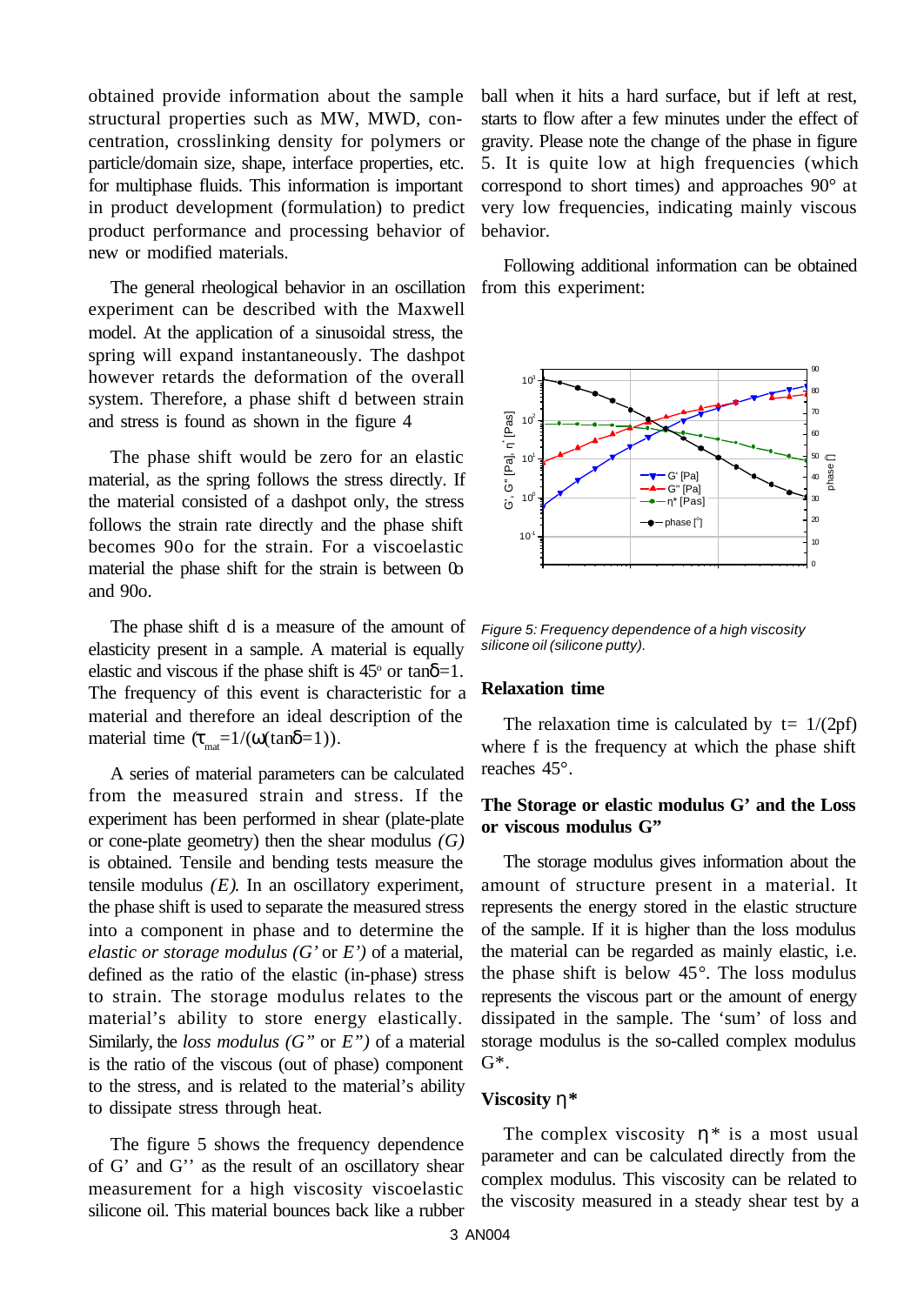relation known as the Cox-Merz rule. Note, that the application of the Cox-Merz rule is limited to neat polymer resins. The complex viscosity approaches a finite value at low frequencies. This value is the zero shear viscosity of the material.

#### **Damping or Loss**

The ratio of the moduli *(G"/G'* or *E"/E')* is defined as *tand,* and indicates the relative degree of energy dissipation or damping of the material..

All oscillatory experiments have to be carried out at small strain or stress amplitude in order to remain within the so-called linear viscoelastic region. Inside this region, which is limited by the critical stress (or strain), the material's structure is in equilibrium and the relation between the applied stress and the measured quantities is linear; this means they are only a function of time or frequency at constant temperature.

The linear viscoelastic region of a material is determined in an oscillatory measurement at a constant frequency with increasing stress or strain amplitude. The measured Moduli remain constant as long as the critical strain has not been reached. The end of the linear region is given by a decrease in viscosity or elastic modulus and an increase of the phase shift, shown in figure 6. The critical strain for this material, a polypropylene melt is approximately 50.

An oscillation strain sweep measurement is usually the first test carried out on an unknown material. All subsequent tests have to be carried out at strains below the critical strain value.



*Figure 6: Strain sweep of a polypropylene melt*

#### **TEST GEOMETRIES**

A variety of test geometries are used in rheological testing. Solids are tested in shear, tension, and bending using rectangular or cylindrical samples. The properties of fluids are measured using parallel plate, cone and plate, or concentric cylinder fixtures. The fixture used to test a material depends on several factors including the material's stiffness, viscosity, instrument sensitivity, and type of measurement. Testing is generally non-destructive and sample sizes are usually small.



*Figure 7: Modulus and tan d as a function of temperature for a rubber modified PS (HIPS)*

#### **TEST MODES AND RESULTS**

Three parameters are controlled in any given single test: frequency of oscillation, amplitude of oscillation, and test temperature. A typical test sweep (a sweep is a continuous variation of a parameter) holds two of these parameters constant while varying the third. In a frequency sweep the test frequency is varied to establish the frequency dependence of a material (figure 5). Typical applications are the determination of material's viscosity, elasticity or shear thinning. Strain sweeps are used to measure the range of linear viscoelastic behavior of materials. The shear moduli of a material are independent of strain amplitude up to a given applied strain. Within this range a material is said to be linear viscoelastic. Beyond that point the structure of the material begins to break down and the elastic modulus drops (figure 6).

Temperature sweeps are useful for measuring the temperature dependence of the viscosity or the thermal transitions in polymers. Phase transitions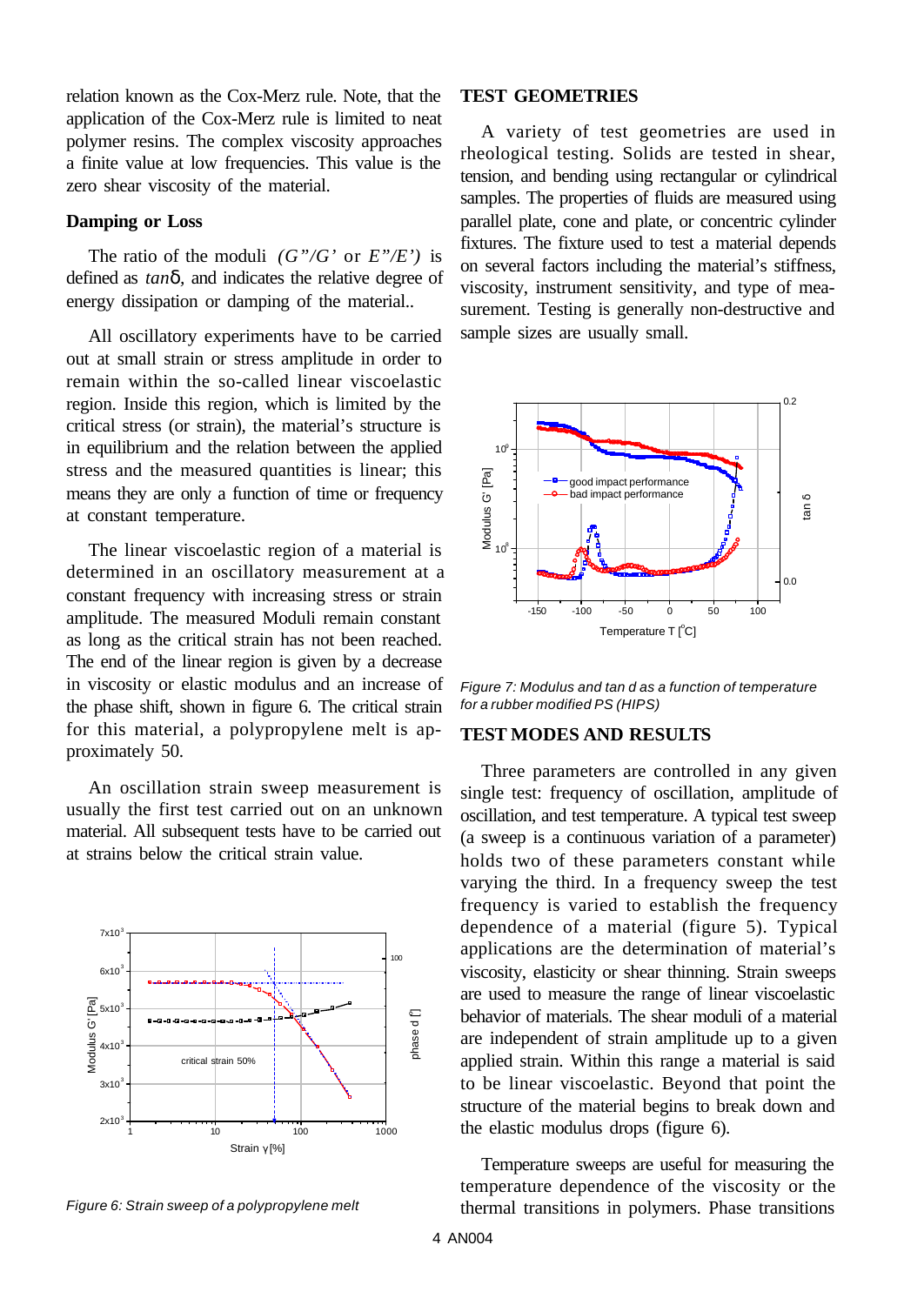(such as the  $\beta$ - transition manifested by the peak in *tand* in Figure 7) can be detected and analyzed to locate components in polymer blends. Impact properties, crystallinity, and other morphological properties can be derived from these experiments.

Following some application examples of oscillatory measurements

1) The silicone oil (figure 5) shows a rheological behavior typical for polymer liquids with a high molecular weight.

Frequency dependent oscillation measurement on a yoghurt gel are presented in figure 8. In this case the phase shift is nearly constant with frequency and the material remains elastic over the complete range. Typical for gels is, that the storage and loss



*range*

modulus are approximately parallel. Gels show this behavior as long as the structure is undisturbed.

2) Oscillatory measurements are quite useful for studying processes that involves a change of structure in the sample. The strain has to remain small enough, not to disturbed the ongoing physical or chemical process.

Figure 9 shows the melting of two different chocolate samples as a function of temperature. The chocolate with the lower melting point contains cocoa butter only, the other sample includes higher melting fats also.

3) The frequency response of two polymer melts used for injection molding is shown in figure 10. One of them has been described as good, the other



 *Figure 9: Melting behavior of chocolate with different types of fat*

exhibits abnormal behavior, which shows in the quality of the dimensional stability of the final product. The two samples show significant differences in the viscosity at low frequency (low shear rates). The abnormal sample has a higher viscosity, which results in a reduced flow in the mold. Consequently less filling occurs under identical processing conditions, which is the reason for the quality of the final product.

#### **CONCLUSION**

Dynamic mechanical analysis is a sensitive method for exploring the structure, the processability and the end use performance of many materials. It enables characterization of the *Frequency 8: Frequency response of a yoghurt in the linear*



*Figure 10: Viscosity curve of two injection molding compounds*